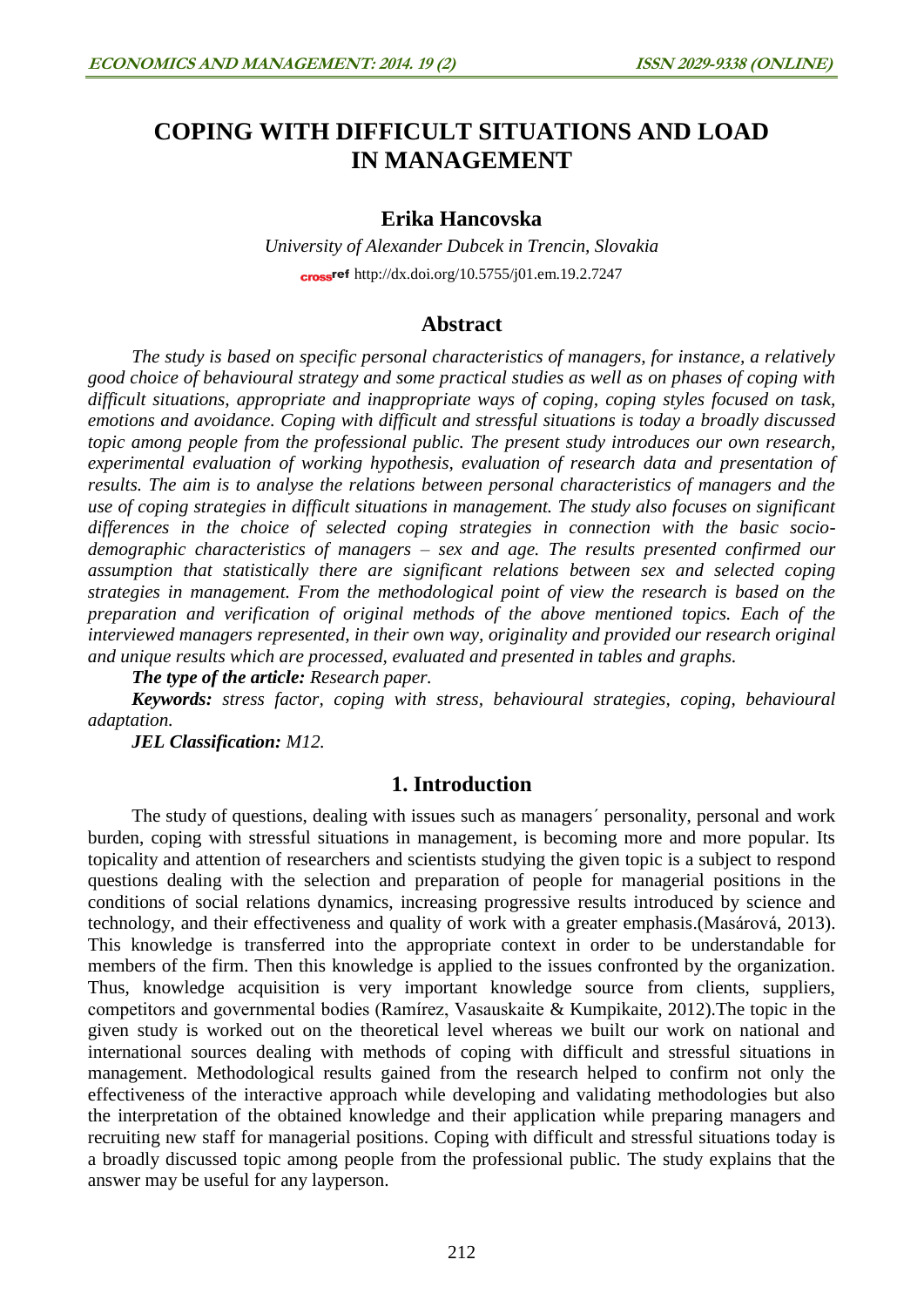#### **Difficult Situations in Management and Coping strategies**

Interest in stress experienced in work (occupational stress) has grown significantly during the past few years. According to European Agency for Safety and Health at Work 41 million employees across all sectors suffer from occupational stress. Many observers claim that stress is reaching epidemic proportions. As a result, morbidity is increasing, work performance – reflected in poor organisation effectiveness – is decreasing and employers' costs are rising. Organisational researchers have proved that strain at work is significantly related to negative job attitudes and behaviour, which is also reflected in steep economic price (ibid.).

Eurofound surveys revealed that occupational stress is usually related to poor planning and leading. Therefore systematic attention is paid to management and prevention of occupational stress in organisation.

Managers often come across situations in which, if they want to find a suitable solution, they have to mobilize all their forces leading to either failure or success. Such situations may be represented by both critical life milestones and also problems and difficulties with which they meet more often, in some cases every single day. At first sight, these situations do not necessarily have to look difficult or stressful. Increased interest in the study of managerial behaviour under the pressure of life conditions was and still is linked with seeking effective ways of managers´ adaptation to difficult conditions of dynamic lifestyle which are caused by these events (Živčicová, 2013).

Work-related stress and its coping in management bring new challenging situations as well. Based on the research of many prominent authors and comparing analysis of coping many practical recommendations were worked out for managers – for their personal, organizational and community interventions. Consequences of ineffective coping at work and results of failures of managers may lead to serious problems in companies.

Coping strategies – they may be understood as coping patterns managers use while coping with difficult situations (Oravcová, 2004). A number of authors dealing with the study of the given issue agree in defining coping and coping strategies. There are no significant differences among them. According to Atkinson coping has three strategic forms:

- 1. *Strategy focused on a problem solution.* This strategy includes behaviour such as a problem analysis, setting up a plan for its solution and active behaviour.
- 2. *Strategy focused on social support.* It is characterized by the fact that managers focus on reducing their emotions they experience in a given stressful situation whereas a change in the given situation may not necessarily happen.
- **3.** *Strategy focused on avoidance.* This strategy is defensive and it should result in forgetting demanding situations and not admitting the fact that a certain problem exists.

Individual coping strategies are devoted in the research part of the study.

In order to cope with stressful situations, managers must develop effort regarding the difficulty and quality of the given situation whereas they need to focus on their own possibilities. "Coping" has become the word which generally represents a set of methods used while dealing with stressful and difficult situations. The term includes efforts – not only intrapsychic – to manage, tolerate, reduce and minimize internal and external requirements for managers and differences between these requirements. This involves extremely high demands that largely strain and burden managers or that exceeds those resources managers have at their disposal (Vojtovič, Krajňáková, 2013). Latest definitions explain coping as efforts of managers to manage stressful situations regardless success or failure of the process. The main part of current theories of stress is conceptions of coping processes.

#### **Phases and Ways of Coping with Burden and Stress**

Managers cannot live long in an unbalanced state with their environment which is the result of negative effects of stressors; therefore, they try to deal with the disproportionate burden. In the process of coping, represented by mental burden, three phases may be introduced (Mikolaj, 2000):

*Mobilization of mental power phase* is characterized by increased mental tension together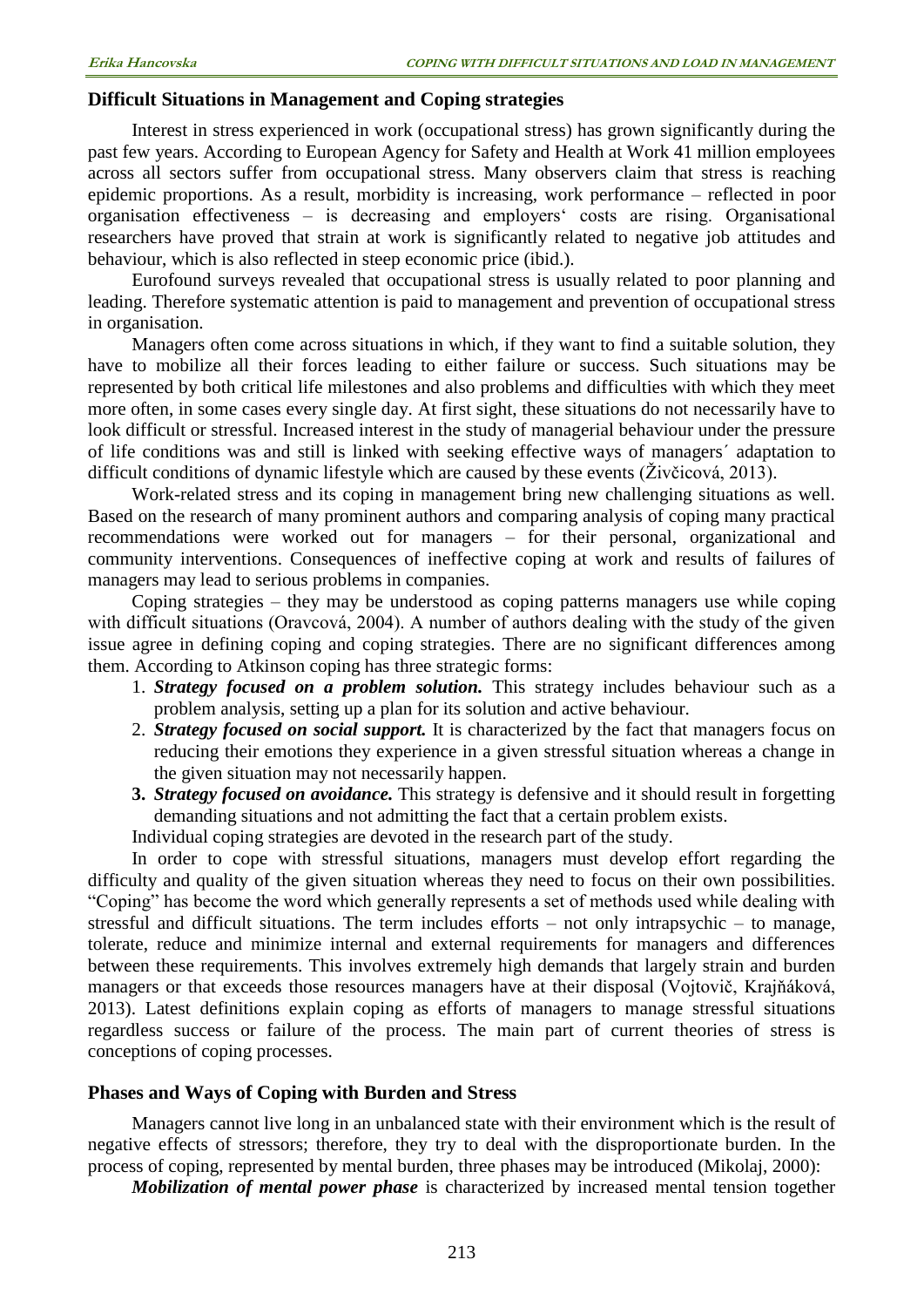with changes in mood. It is important to reach the optimal intensity of mental tension being the condition for organization and coordination of movements and activities, resistance against stressors, possibility of applying effective capacity of reason and securing internal mental preparedness for the activity.

The onset and progress of *active solution phase* is dependent on the existence of motives to solve a burden by gradually replacing demobilizing emotions for the stimulating ones. The rate of emotional stress has a decisive role (Grenčíková, 2009). Strong or low emotional tension may lead to either over-huffiness or depression followed by failure and stress.

*Finding solutions or succumbing to the pressure of a stressful situation phase* is the consequence of the above mentioned two phases. Firstly, managers will not be tired and exhausted due to their psychic powers; they may tend to overuse their own powers and possibilities, their selfconfidence will grow. Tiredness will appear after some time – depending on the objective level of exhaustion. Resignation, impulsiveness, strong fear, depressions, bad sleeping or any other psychosomatic diseases are only some of the problems that may arise. Succumbing to the pressure of stress may not have a long-term but a short-term character.

Coping reflects struggle with excessive load and stress which is extremely intensive and longterm and beyond the possibilities of managers. It focuses on coping with actually unusual problems whereas we have no knowledge or skills helping us to solve them; neither do we know any methods of solving. Some known ways of solving these situations are as follows (Křivohlavý, 1994):

#### *Suitable ways of coping with stress*

- Methods acquired and proved based on the knowledge of psychology of teaching coping with fear, anxiety, etc.
- Methods developing healthy "self-understanding", power of will, self-knowledge, selfcontrol, etc.
- Procedures enhancing the meaningfulness of your life focused on the formation of higher needs, etc.
- Procedures increasing the level of clarity, correctness and power of our own beliefs, opinions, attitudes, etc.

The so-called "deeper" approaches offer an insight into the own "I" of managers and to the "roots" of stressful situations leading to a deliberate change of ways and content of thinking and volition of managers in order to eliminate stress.

*Risky (less appropriate) ways of coping with stress –* these ways involve problems solutions with the help of the so-called defence mechanisms. These methods and ways apply to mechanisms of defence and escape by a non-adequate way which actually does not solve the stress. It reduces psychical tension only temporarily. Most common ways are represented by projection, rationalization, negativism, denial, isolation, regression and many more.

*Inappropriate ways of coping with stress –* these are represented by the consumption of alcohol, caffeine, tobacco and other soft or hard drugs. For some short time they may facilitate the escape from stressful situations but these methods do not solve them; after some time they themselves become stressors enhancing their negative influence.

#### **Gender and age differences in coping with difficult situations**

In the last decades of the  $20<sup>th</sup>$  century when women entered the labour market in a much greater number than ever before, differences between gender began to fall, work and family appeared as a clear picture of the work – family conflict which slowly but surely replaced the stereotypical views on females and males. According to Moss (2002) conflict between work and family can be defined as "a form of inter-relationship conflicts in which the pressure from work (family) is made more difficult by the pressure from the family (work)." Therefore conflicts between family and work are a two-way or interconnected domain or they represent tasks with permeable borders. Changes in the demographic distribution of work force lead to a greater focus on questions dealing with the issues of work and family. Competing demands arising from family and work often result in conflicts of employees. Except a higher number of women and couples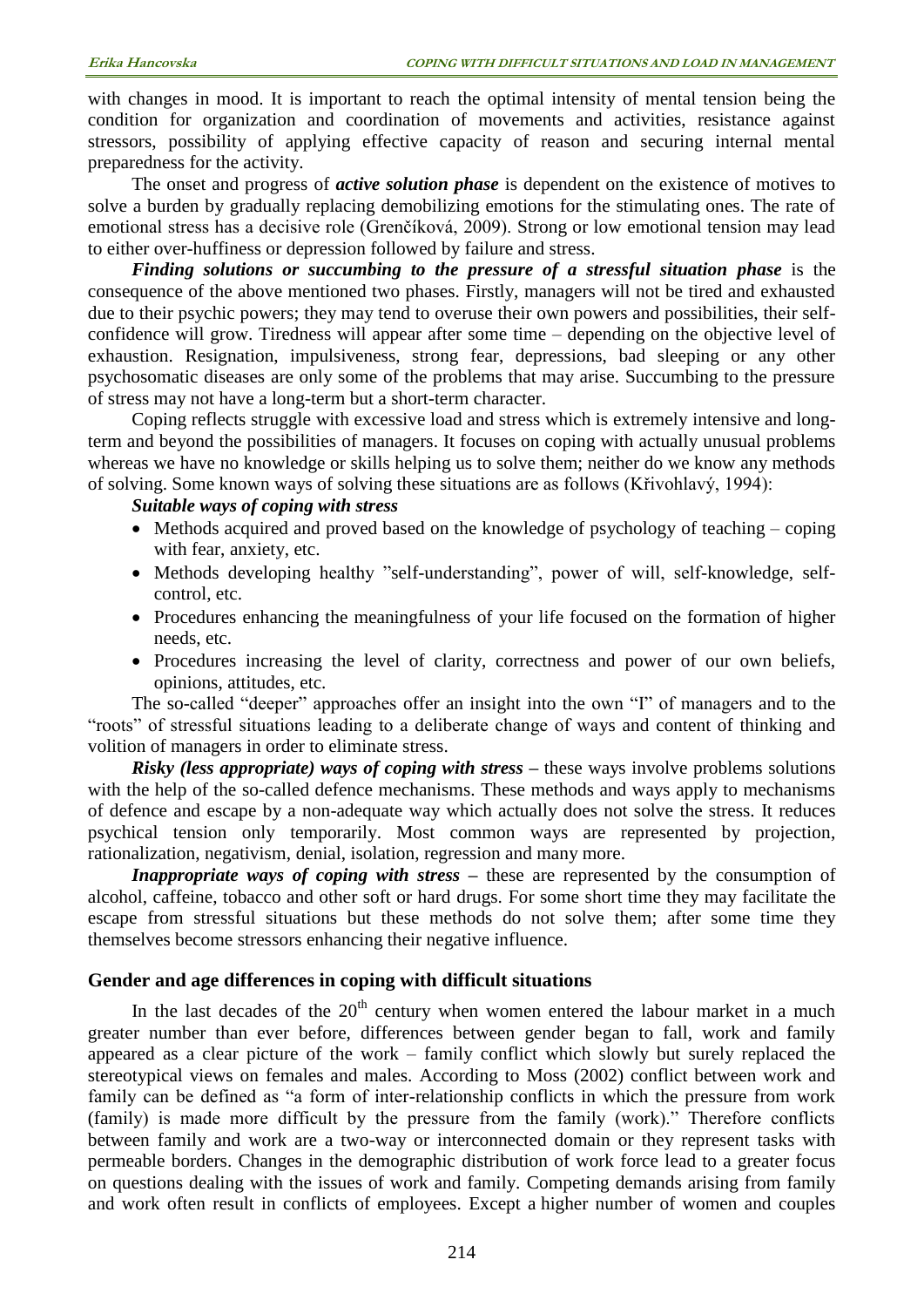where both earn and single-parent families at workplaces, the technological change and need to be constantly competitive increase the pressure on organizations and their employees alike. Even though individual data may vary depending on the income, occupation or age, these problems cut across all socio-economic levels and are felt by both males and females alike (Aluko, 2009). According to experts women are ruled by their hormones. They are more sensitive to the key stress hormone – according to certain studies even its very low amount may cause anxiety and confusion. Men, in comparison to women, are more immune thanks to their high amount of chemicals in their blood. This may explain why men are calm even in situations of a potential danger which brings women into rage. Researchers claim that a study could help explain differences in the way men and women control emotions. Women are more often depressed, they reflect signs of post-traumatic disorders and other problems than men (McCrae, 2010). Several studies dealing with the issue of differences in pro-active coping reported significant differences between men and women. According to the results of the research conducted on a sample of Canadian, Polish and Czech respondents, it is obvious that women prefer strategies in which they seek support from their environment. also found that men prefer reflexive coping. Sollár & Sollárová (2009) examined age differences in pro-active coping, active coping, reflexive coping, strategic planning, preventive coping, instrumental seeking, emotional seeking and avoidance in three different age groups. Their samples were divided into three categories – up to 18, from 18 to 34 and above 35 years of age. Statistically significant changes were found in four aspects of pro-active coping – active coping of stress, reflexive coping, strategic planning and preventive coping. In terms of statistics the highest rate of preferences was shown in the 'above 35' group. Out of the two aspects of social help, statistically the most significant role is represented by emotional seeking. The three groups did not significantly differ in the strategy of avoidance (Sollár & Sollárová, 2009).

## **2. Method**

The present study introduces our own research, experimental evaluation of working hypothesis, evaluation of research data and presentation of results. The aim is to analyse the relations between personal characteristics of managers and the use of coping strategies in difficult situations in management. The analysis also takes into account the situational and contextual aspects of these situations. The study also focuses on significant differences in the choice of selected coping strategies in connection with the basic socio-demographic characteristics of managers – gender and age. With the help of correlation coefficients we analysed the relation between age and behavioural strategies using the COPE and CSI methodology. For the determination of significant differences in the choice of coping strategies in connection to gender and position the gained data were analysed using the T-test. The scientific research focused on the differences of average values between levels of managers for single indicators of COPE, CSI and IAS using the analysis of Oneway variance and Post Hoc comparing with the use of Tuckey test (Hančovská, 2013).

We set three phases for the research. In preparatory phase the choice of the research problem, the setting of objective, phrasing of the hypothesis, the description of methodologies, selection of the research sample, setting of the place, time and the data collection were the central points. The collecting of the objective empirical facts represented the most challenging part of the research mainly because of the respondents´ busyness. In some cases we had to realize re-addressing. The obtaining of empirical material and fieldwork with the research sample were the content. The processing of research data, defining of conclusions were the final part together with evaluation, classification, comparison and processing the empirical facts by SPSS statistical program.

*Research sample.* The research was conducted with the help of managers working at different positions - first-level managers, second-level managers, top managers. Number of respondents 147.

*Research aim* - specify the relation between selected personal characteristics of managers and assessment of the alternative solution options on difficult situations in management? Specify individual coping strategies in the management in order to define concept of these strategies for coping difficult situation in the management.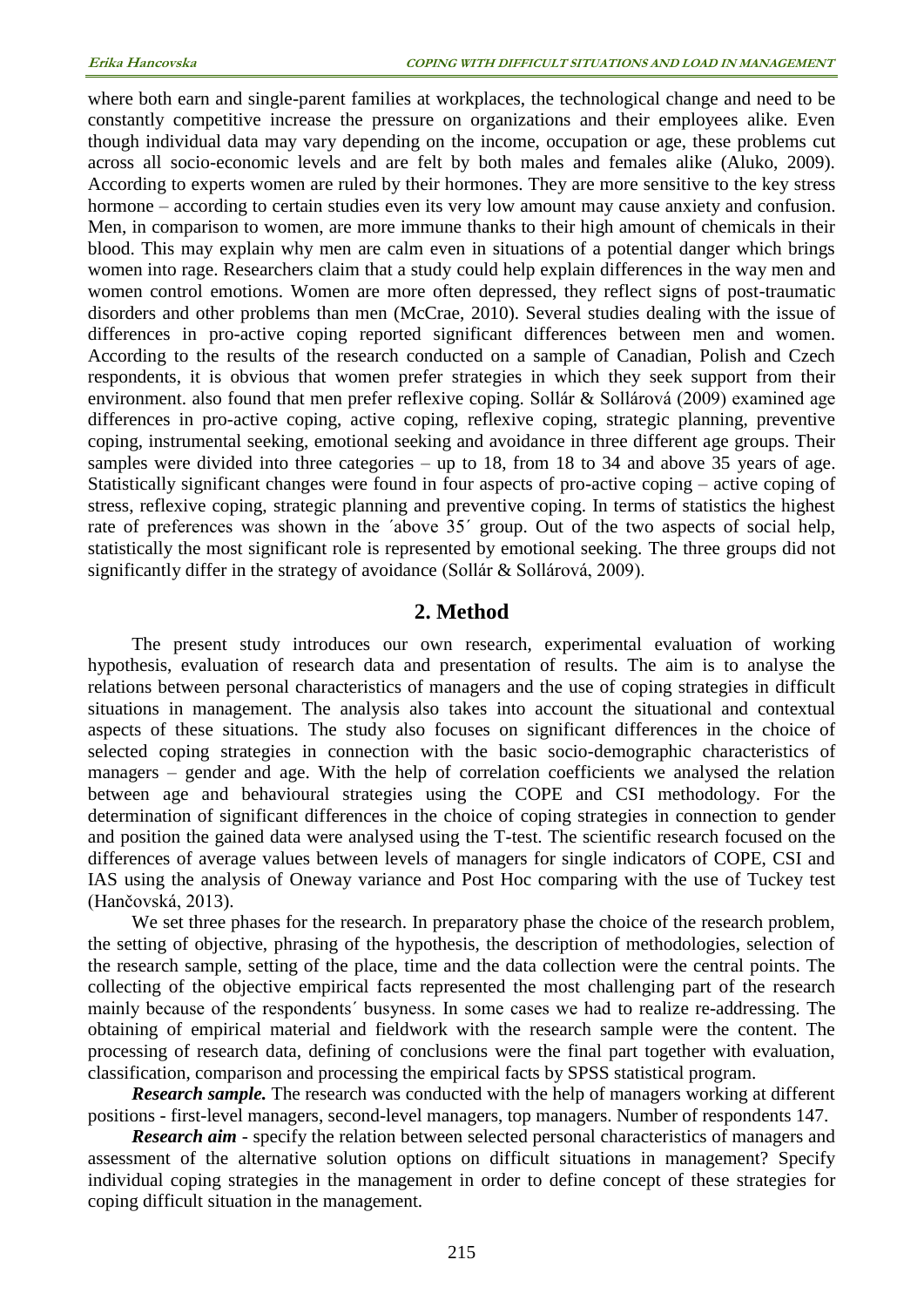The theoretical contribution is represented by the elaboration of the concept of coping in a given situation and in its practical level it is the verification of the given interactional model which may help not only the preparation of managers but also the recruitment process. The study explains that the answer may be useful for any layperson.

*Research problem I.* Are there any significant differences in preferences of selected coping strategies in relation to fundamental sociodemographic characteristics of managers - gender, age?

*Hypothesis 1:* We assume the existence of significant relations of gender differences in the context of preferences of selected coping strategies of managers.

*Hypothesis 2:* We assume the existence of significant relations between age and selected coping strategies of managers.

*Research problem II.* Are there any significant differences in preferences of selected coping strategies in various managerial positions – first degree, second degree and top managers?

*Hypothesis 3:* We assume significant statistical differences between levels of managers and their preference of selected coping strategies.

## **3. Results**

The developing world has introduced new concepts and understandings of stress. Coping methods are not the same worldwide. Until recently, these questions were not easy to be answered and only some scientists knew how to raise them. Recently, several Western authors have admitted that their opinions cannot be valid worldwide and no culture has a stress or coping monopoly. With the help of clarification of critical understanding of stress and coping, analyses and synthesis of a big amount of global information and identification of understanding and methodology needed for meaningful intercultural research behaviour in other countries was compared (Wong, 2005).

In research, we specified the selected personal characteristics of managers in the context of analysing the link between these characteristics and assessment of the alternative solution options on difficult situations in management. We also specified individual coping strategies in the management in order to define concept of these strategies for coping difficult situation in the management.

In the given research we investigated and expected the existence of significant differences in the preference of selected coping strategies in relation to the basic socio-demographic characteristics of managers, namely gender and age. While determining differences in the choice of coping strategies in terms of gender and age, the given data were analysed with the help of the T-test.

The following tables represent data and outputs of socio-demographic analysis acquired from the SPSS statistical programme. These outputs deal with gender differences (H1) in the preferences of selected coping strategies of managers (COPE, CSI).

| <b>COPE</b>              | <b>Male</b><br>average | <b>Female</b><br>average | <b>T</b> -test | <b>Significance</b> |  |  |
|--------------------------|------------------------|--------------------------|----------------|---------------------|--|--|
| <b>Distraction</b>       | 2.5447                 | 2.4733                   | 0.836          | 0.404               |  |  |
| Coping                   | 2.7683                 | 2.6870                   | 1.006          | 0.315               |  |  |
| Denial                   | 2.1626                 | 2.0153                   | 1.713          | 0.088               |  |  |
| Alcohol                  | 1.9146                 | 1.4504                   | 4.601          | 0.000               |  |  |
| <b>Emotional support</b> | 2.5732                 | 2.6336                   | $-0.653$       | 0.514               |  |  |
| Practical support        | 2.3943                 | 2.4733                   | $-0.947$       | 0.345               |  |  |
| <b>Disinterestedness</b> | 2.1992                 | 1.9580                   | 2.922          | 0.004               |  |  |
| Ventilation              | 2.3618                 | 2.4962                   | $-1.599$       | 0.111               |  |  |
| Positivity               | 2.6626                 | 2.5878                   | 0.814          | 0.416               |  |  |
| Planning                 | 2.9553                 | 2.8015                   | 1.791          | 0.075               |  |  |
| Humour                   | 2.5081                 | 2.2137                   | 3.186          | 0.002               |  |  |
| Acceptance               | 2.6382                 | 2.6527                   | $-0.173$       | 0.862               |  |  |
| Religion                 | 2.2520                 | 2.1336                   | 1.067          | 0.287               |  |  |
| Blaming                  | 2.6220                 | 2.6260                   | $-0.051$       | 0.960               |  |  |

**Table 1.** Gender differences in behavioural strategies COPE

*Source:* Own evaluation of outputs with the SPSS statistical programme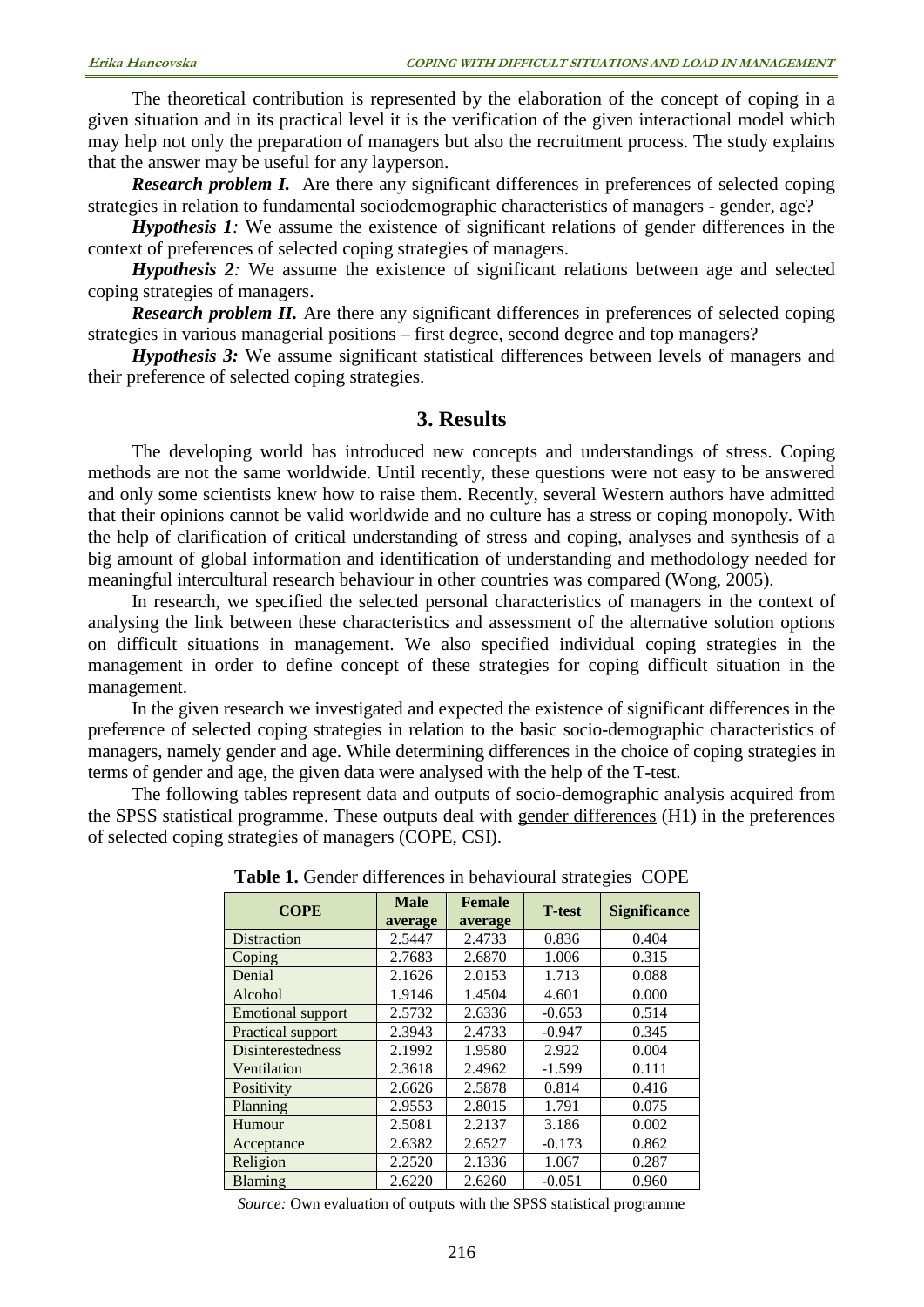



## *A significant statistical difference was found in:*

Alcohol strategy – on a four-level measurement scale men scored higher (average value 1.9146) than women (average value 1.4504); the scale shows how often they use the given strategy to cope with stress. In men these values are approaching the "I do it sometimes; this is the way I sometimes behave" strategy. In women, these values are approaching the "I never do it; I never behave this way" strategy. It can be said that men apply the alcohol strategy more often than women which basically corresponds with the expected condition.

Disinterestedness strategy – men scored higher (average value 2.1992) than women (average value 1.9580). In both men and women these values are approaching the "I do it sometimes; this is the way I sometimes behave" strategy. These findings basically document the fact that man and women alike sometimes use the strategy of disinterestedness; however, the average in men is higher.

Humour strategy – men, again, scored higher (average value 2.5081) than women (average value 2.2137). In men these values are approaching the "I do it quite often; this is the way I often behave" strategy and in women the values are approaching the "I do it sometimes; this is the way I sometimes behave" strategy. It may be said that men, while dealing with stressful situations, use the strategy of humour more often than women.

Other strategies worth mentioning are the denial strategy (0.088) and planning strategy (0.075).

Denial strategy – the difference in average values is very low (men  $-2.1626$  and women 2.0153). On the scale, both women and men are approaching the "I do it sometimes; this is the way I sometimes behave" strategy; however, the difference is very small. This proves that women and men would in some instances use the strategy of denial; men would use it more often.

Planning strategy – men scored higher (average value 2.9553) than women (average value 2.8015). In both categories, these values are approaching the "I do it quite often; this is the way I often behave" strategy which proves that men and women, while coping with difficult and stressful situations would use the strategy of planning quite often; men more often than women.

In terms of other behavioural strategies statistically no significant differences were observed.

| CSI       | Male average | <b>Female average</b> | <b>T</b> -test | <b>Significance</b> |
|-----------|--------------|-----------------------|----------------|---------------------|
| <b>PS</b> | 2.0273       | 2.0000                | 0.390          | 0.697               |
| SS        | 2.2853       | 2.1749                | 1.355          |                     |
|           | 2.6659       | .7259                 | $-1.078$       | .282                |

**Table 2.** Gender differences in behavioural strategies CSI

*Source:* Own evaluation of outputs with the SPSS statistical programme

Explanation: PS – problem solution SS – social support A – avoidance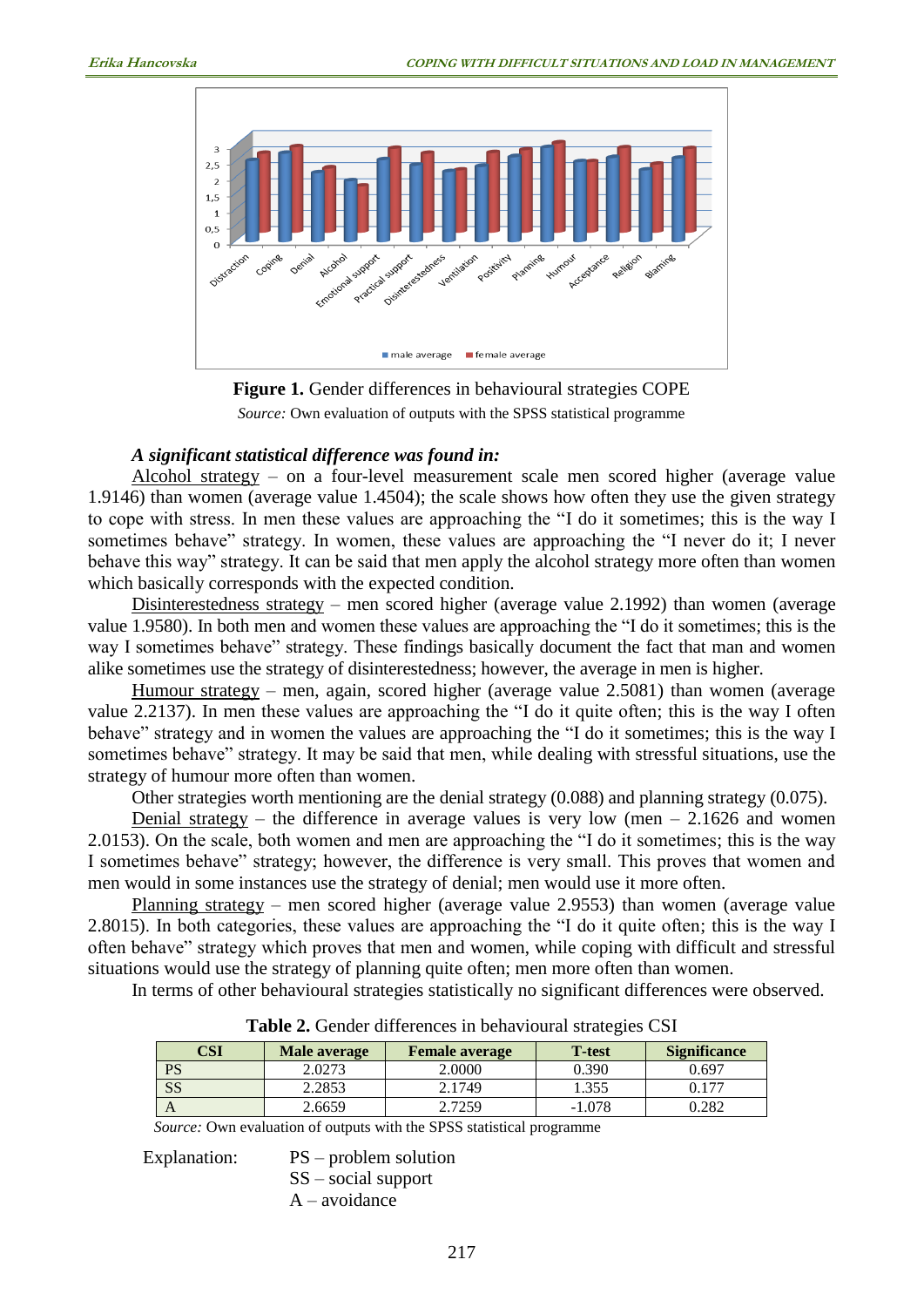

**Figure 2.** Gender differences in behavioural strategies CSI *Source:* Own evaluation of outputs with the SPSS statistical programme

In determining gender differences in CSI behavioural strategies in responses of males and females the data were analysed using the T-test and the results are presented in Table 2 and Figure 2. No statistically significant difference was observed. It may be caused by the fact that the given methodology identifies behavioural strategies in difficult and stressful situations at a very general level, for instance in comparison to the COPE methodology.

The following tables present data and outputs of the socio-demographic analysis from the SPSS statistical programme in terms of significant age links (H2) in preferences to selected coping strategies of managers (COPE, CSI). In our research focused on age and studied behavioural strategies used in difficult situations several significant links were found. The results are presented in Table 3.

| <b>COPE</b>              | Age                   | <b>Significance</b> |
|--------------------------|-----------------------|---------------------|
| Distraction              | $-0.004$              | 0.945               |
| Coping                   | $0.163***$            | 0.009               |
| Denial                   | 0.118                 | 0.060               |
| Alcohol                  | $0.198**$             | 0.002               |
| <b>Emotional support</b> | $-0.159$ <sup>*</sup> | 0.011               |
| Practical support        | $-0.001$              | 0.986               |
| Disinterestedness        | 0.019                 | 0.760               |
| Ventilation              | 0.100                 | 0.113               |
| Positivity               | $-0.043$              | 0.494               |
| Planning                 | $0.164^{**}$          | 0.009               |
| Humour                   | $-0.016$              | 0.799               |
| Acceptance               | 0.020                 | 0.746               |
| Religion                 | 0.001                 | 0.982               |
| Blaming                  | $-0.079$              | 0.211               |

**Table 3.** Link between age and studied behavioural strategies COPE

*Source:* Own evaluation of outputs with the SPSS statistical programme

Age correlated positively with strategies of coping, alcohol and planning. These findings suggest that the preference of the above mentioned strategies increases with age. Older managers, therefore, when faced with a problem, pay more attention to planning and coping than their younger colleagues. This may be due to their greater work experience and self-confidence in dealing with similar situations. At the same time they rather seek release of alcohol use.

A negative correlation was found between age and emotional support. With the increasing age the tendency to seek and rely on emotional support of social environment decreases; therefore, younger managers will prefer emotional support more often than their older colleagues. These findings may be based on the fact that younger managers do not have enough work experience and experience with dealing with stressful situations. That may be the reason why they prefer emotional support more often.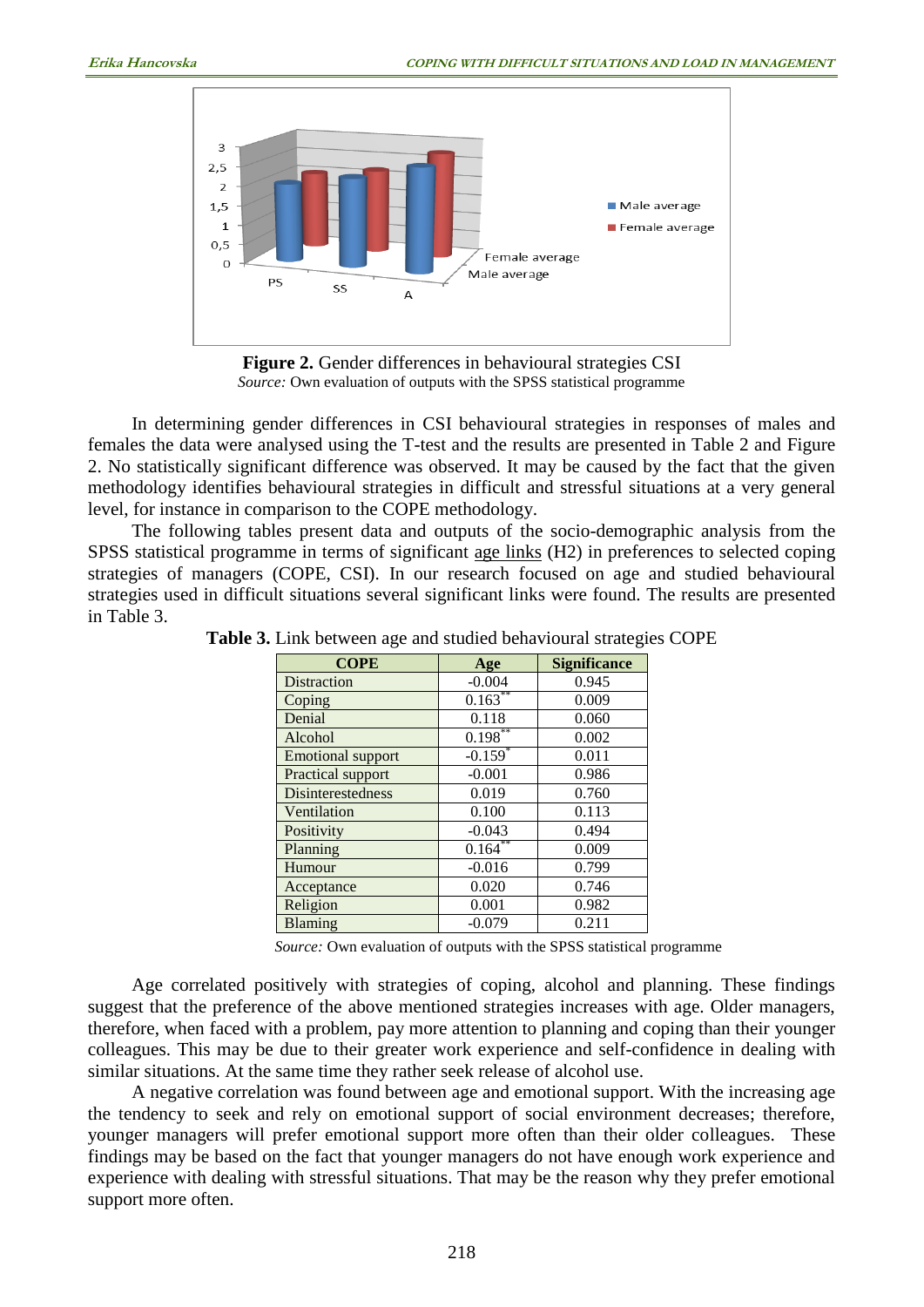The significance level is closer to the strategy of denial (0.060) and ventilation (0.113). Both of them confirm the fact that with the increasing age managers would use these strategies more often.

| CSI | Age        | <b>Significance</b> |  |
|-----|------------|---------------------|--|
| PS  | 0.037      | 0.558               |  |
| SS  | $0.165***$ | 0.008               |  |
|     | 0.083      | 0.188               |  |

*Source:* Own assessment of outputs with the SPSS statistical programme

#### Explanation: PS – problem solution SS – social support A – avoidance

In terms of analysis of a link between behavioural strategies and age based on the CSI methodology one significant yet positive correlation between age and social support was found (Table 4). With the increasing age, similarly as it has already been presented while the analysis of correlation betwen age and behavioural strategies using the COPE methodolody, there is a decline in seeking social support as a strategy of coping with stressful situations. A significant negative correlation was not found.

Based on the findings we can suggest that hypotheses H1 and H2 were confirmed.

**Strategy focused on a problem solution,** which in management may be identified as the "I will manage all my work problems so that there will be a greater chance to solve them, I will look for the most optimal solution and create a schedule for the work event, I will set some goals in order to solve the situation and consider all other possibilities, I will devote my attention to the problem and go step by step in order to solve it" strategy, would be more performed by male managers than female managers. Moreover, it increases with the age of managers.

**Strategy focused on social support**, which in management may be identified as the "I will talk to my colleagues; I expect compassion and understanding; I solve my work problems with my family, seek company in order to talk about my problem and I also expect advice from managers with similar problems to mine" strategy, is, in comparison to the strategy of avoidance, more often performed by female managers than male managers. This strategy decreases with the age of managers.

**Strategy focused on avoidance**, which in management may be identified as the "I deliberately do not see the problem; I do not solve it; I am busy and do not have time to focus on it and I will do anything so that the others will see what the problem is; I am dreaming of a better future; I want to be alone and spend more time on hobbies and avoid people" strategy, would be, while solving difficult stressful situations, more performed by male managers than female managers. This strategy also increases with the age of managers.

Individual coping strategies we looked in the research part of the study.

Review of coping strategies itself can contribute to quality lifestyle. It enables individual to learn about own (and other people's) reactions to strain. If one cannot avoid stressful situations, these can be coped with, even eliminated. Some people have lifestyle that allows them to prevent the stress. They live dynamic life full of active recreation and relaxation. To prevent stress is equally important as to cope with it. Understanding the stress is one way how to do it. Person can eliminate some stressors, e.g. select only the information that are important for one's personal life, organise the time effectively, set the priorities.

Most people live under pressure and cannot prevent it. Thus it is helpful to know and apply various techniques to cope with strain. However, it must be understood that none of the abovementioned methods of coping represents the only and the right way to deal with stress. It is appropriate to combine several techniques and respect one's individuality.

*In the second part of the research* we investigated the existence of significant statistical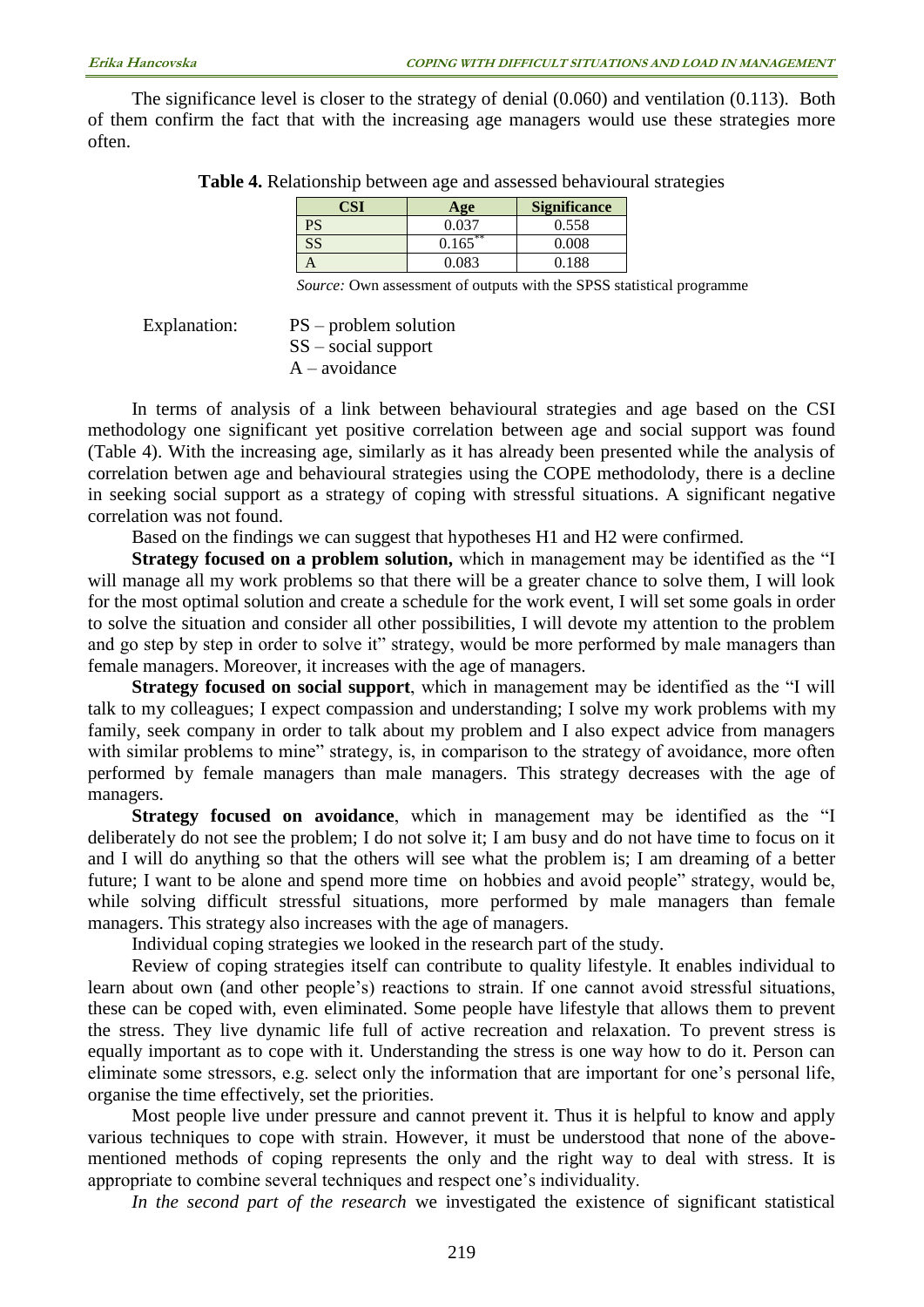differences between respondents at different work positions and their prefences of selected coping strategies.

*Hypothesis 3:* We assume significant statistical differences between levels of managers and their preference of selected coping strategies.

The following tables, namely Table 5 and Table 6, and figures, namely Figure 3 and Figure 4, present the differences in COPE and CSI behavioural strategies assessment in terms of managerial positions. Due to a higher number of variables, more than 2, we used the Oneway analysis of variance. We examined differences of behavioural strategies of first-level, second-level and top managers.

| <b>COPE</b>              | M 1 average | M 2 average | M top average | $F - test$ | <b>Significance</b> |
|--------------------------|-------------|-------------|---------------|------------|---------------------|
| Distraction              | 2.4487      | 2.5532      | 2.4259        | 0.375      | 0.688               |
| Coping                   | 2.9487      | 2.8191      | 2.8333        | 0.391      | 0.677               |
| Denial                   | 2.2436      | 2.1383      | 2.1852        | 0.197      | 0.821               |
| Alcohol                  | 1.8077      | 1.9255      | 1.7593        | 0.349      | 0.706               |
| <b>Emotional support</b> | 2.4744      | 2.4681      | 2.3889        | 0.119      | 0.888               |
| Practical support        | 2.3974      | 2.5106      | 2.4074        | 0.403      | 0.669               |
| <b>Disinterestedness</b> | 2.1667      | 2.0426      | 2.0185        | 0.462      | 0.631               |
| Ventilation              | 2.4615      | 2.5745      | 2.4074        | 0.577      | 0.563               |
| Positivity               | 2.5513      | 2.6702      | 2.4815        | 0.591      | 0.555               |
| Planning                 | 2.8718      | 3.0106      | 3.1111        | 0.922      | 0.401               |
| Humour                   | 2.2692      | 2.3404      | 2.3519        | 0.126      | 0.882               |
| Acceptance               | 2.6026      | 2.5638      | 2.7593        | 0.635      | 0.532               |
| Religion                 | 2.2692      | 2.0851      | 2.2222        | 0.513      | 0.600               |
| <b>Blaming</b>           | 2.6154      | 2.6383      | 2.3519        | 2.066      | 0.132               |

**Table 5.** Differences in COPE behavioural strategies in terms of managerial position

*Source:* Own assessment of outputs with the SPSS statistical programme

Explanation: M1 – first-level managers M2 – second-level managers  $M$  top – top managers



**Figure 3.** Differences in COPE behavioural strategies in terms of managerial position *Source:* Own assessment of outputs with the SPSS statistical programme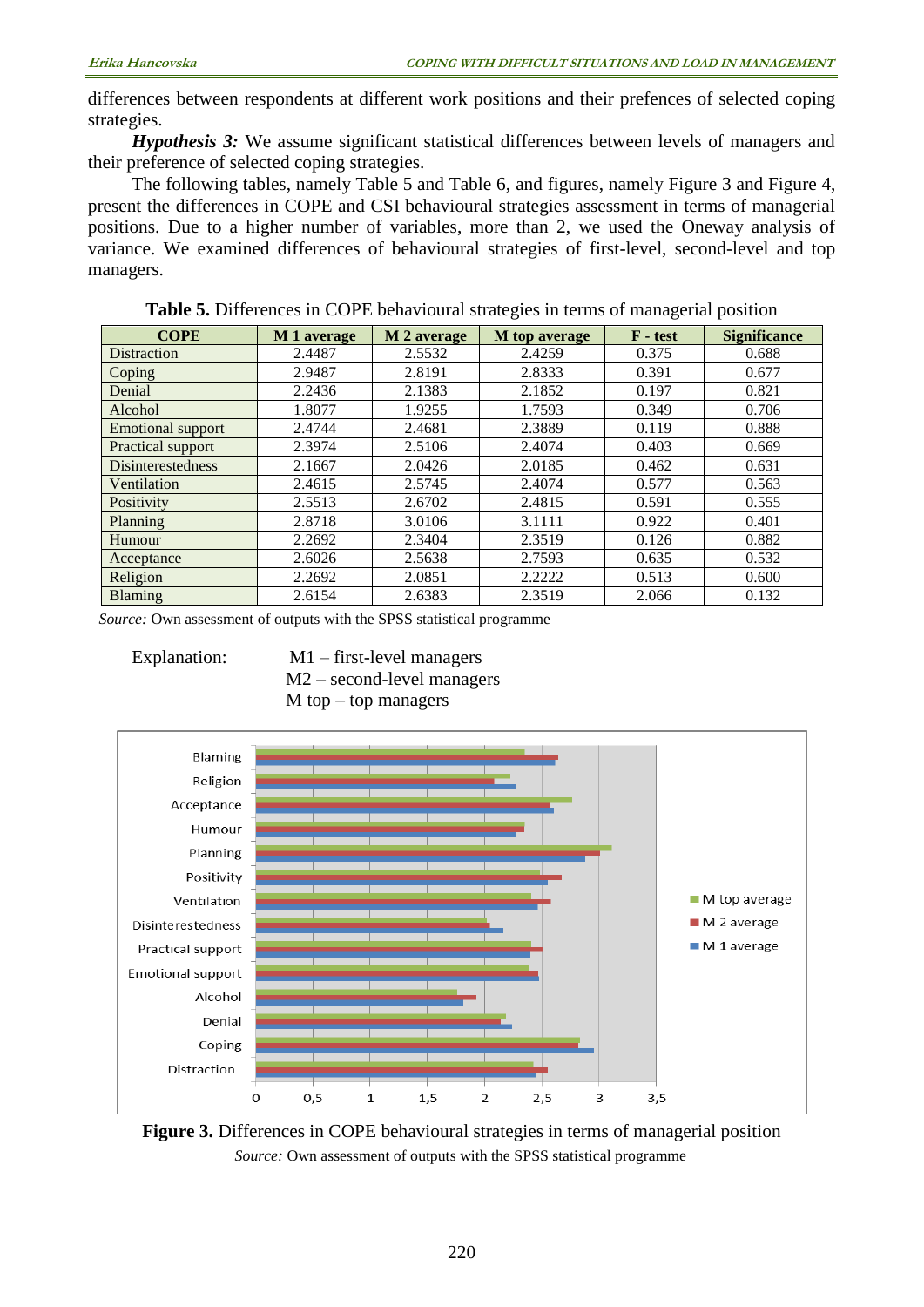| <b>CSI</b> | M <sub>1</sub><br>average | M <sub>2</sub><br>average | M top<br>average | $F - test$ | <b>Significance</b> |
|------------|---------------------------|---------------------------|------------------|------------|---------------------|
| <b>PS</b>  | 2.0513                    | 2.0271                    | 2.0034           | 0.046      | 0.955               |
| <b>SS</b>  | 2.3287                    | 2.4197                    | 2.2121           | 0.807      | 0.449               |
| A          | 2.7576                    | 2.7389                    | 2.7239           | 0.047      | 0.954               |

|  |  |  |  | Table 6. Differences in CSI behavioural strategies in terms of managerial position |  |  |  |  |
|--|--|--|--|------------------------------------------------------------------------------------|--|--|--|--|
|--|--|--|--|------------------------------------------------------------------------------------|--|--|--|--|

*Source:* Own assessment of outputs with the SPSS statistical programme



Explanation: PS – problem solution M1 – first-level managers<br>SS – social support M2 – second-level managers  $M2$  – second-level managers  $A$  – avoidance  $M$  top – top managers





In the second part of our study we have to conclude that the H3 hypothesis was not confirmed.

Following the results of this analysis (statistically not significant differences in COPE and CSI coping strategies assessment in terms of managerial positions) we carried out a more detailed evaluation of the obtained data using the Post Hoc comparisons and Tuckey test of differences of average values between the levels of managers for COPE and CSI indicators. Despite the already mentioned detailed analysis performed by the method of Post Hoc comparison using the Tuckey test we did not find any statistically significant differences in coping strategies assessment between managers at different managerial positions. These differences, with one exception, were neither found when considering features in interpersonal behaviour. Significant differences were found only in terms of cold position. In this case, the group of top managers significantly differed from first-level or second-level managers. They evaluated this feature with a lower score which means that they consider it a more adequate one for first or second-level managers.

# **4. Discussion**

Multidisciplinary attention focused on questions of consequences of stressful situations on mental and physical health and well-being of managers is making this question even more important. Research in managerial behaviour in stressful situations and problems in this field of knowledge focused its attention to seeking answers in at least three baselines.

- 1. Characteristics, identification and classification of situations which managers consider problematic and stressful. Individual approaches studying this baseline end up in specifying several important situational dimensions based on which a certain empirical taxonomy is proposed.
- 2. Effort to detect how managers behave, solve and manage these situations. A general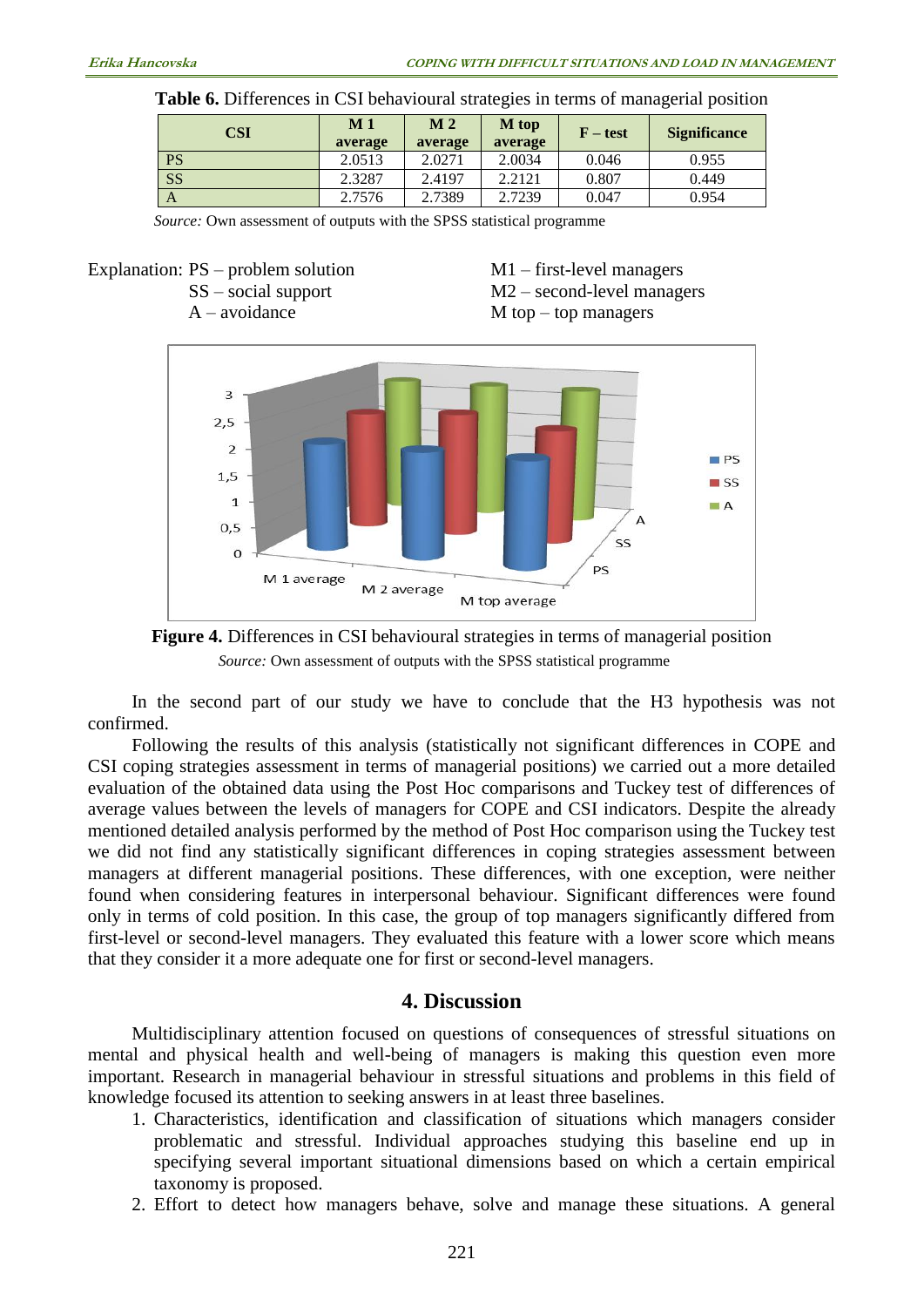classification of methods managers use while coping with difficult and problematic situations can be created by the majority of concrete approaches in this case, similarly as in the first baseline.

3. The third baseline includes studies which analyse relations between the way of coping with stressful situations and dispositional characteristics, or situational contexts, of managers.

The common feature of the three above mentioned baselines lies in the discrepancy and ambiguity in terminology (stressful situations, burden situations, life events and difficult life events, these are only some of the terms used within the given topic) and definition of methods and ways of their solutions (Tupá, 2013).

Based on the findings we can suggest that hypotheses H1 and H2 were confirmed. Statistically significant differences in selected coping strategies in management in terms of gender and age were confirmed. Moreover, a statistically significant difference in selected strategies of coping with stressful situations with regards to age was also confirmed. Gender influence on the choice of coping strategies has also been examined in several studies; however, the results are not clear. Some older studies (Folkman & Lazarus, 1986) pointed to gender differences in coping; men used more direct and problem-oriented strategies than women while in emotionally-oriented strategies no significant changes appeared. Some further research is still dealing with relations between gender, stressful situations and coping strategies.

In the second part of our study we have to conclude that the H3 hypothesis was not confirmed. No statistically significant differences in selected coping behavioural strategies in terms of levels of managers were confirmed. In both cases presenting the differences in COPE and CSI behavioural strategies assessment in terms of managerial position using the Oneway analysis of variance no statistically significant differences were found or confirmed – neither in behavioural strategies of first-level or second-level managers nor in behavioural strategies of top managers. It may be caused by dispositions and abilities to lead and manage people. Therefore, it may be said that if a person decides to become a manager then the level of managing is not important. Their ability to manage and cope with difficult situations does not depend on the managerial position and type of difficult situations they come across. This confirms the idea of importance of subjective perception and subjective interpretation of a certain situation; a particular manager independent on the level of the managerial position. Solving questions of strategic development of enterprises may be by some top managers regarded as a negative and stressful situation and by other top managers they may be regarded as a challenge to prove their abilities. Similarly at the position of a line manager getting orders from higher levels of management; for a particular line manager a negative experience may represent a burden whereas for another one it may be a common, everyday situation. In case of first-line managers the pressure on their job performance from two superior levels may for one line manager mean a burden and stressful situation and for a different one a common everyday order which does not require increased attention.

In our research, we focused on existence of significant relations of gender and age differences in the context of preferences of selected coping strategies of managers. We also assumed significant statistical differences between levels of managers and their preference of selected coping strategies.

At the present time, this represents a serious and frequently debated topic. Its justification, timeliness and importance is a subject to increase in work responsibilities that are often realized under a pressure and time deficit. Rapidly changing trends in management practice assume the rapidly changing and adaptable manager. Not always such reality meets with the smooth result. Our presented differences in coping with difficult situations are the proof of it.

#### **References**

- Aluko, Y. A. (2009). Work family conflict and coping strategies adopted by women in academia*. Gender &behaviour. Ile-lfe, Vol. 7, Iss.1.* <http://dx.doi.org/10.4314/gab.v7i1.45032>
- Folkman, S., Lazarus, R. S. (1986). Appraisal, coping, health status and psycho-logical symptoms*. Journal of Personality and Social Psychology*, *Vol. 49, No. 4, pp. 607-609.* [http://dx.doi.org/10.1037/0022-](http://dx.doi.org/10.1037/0022-3514.50.3.571) [3514.50.3.571](http://dx.doi.org/10.1037/0022-3514.50.3.571)